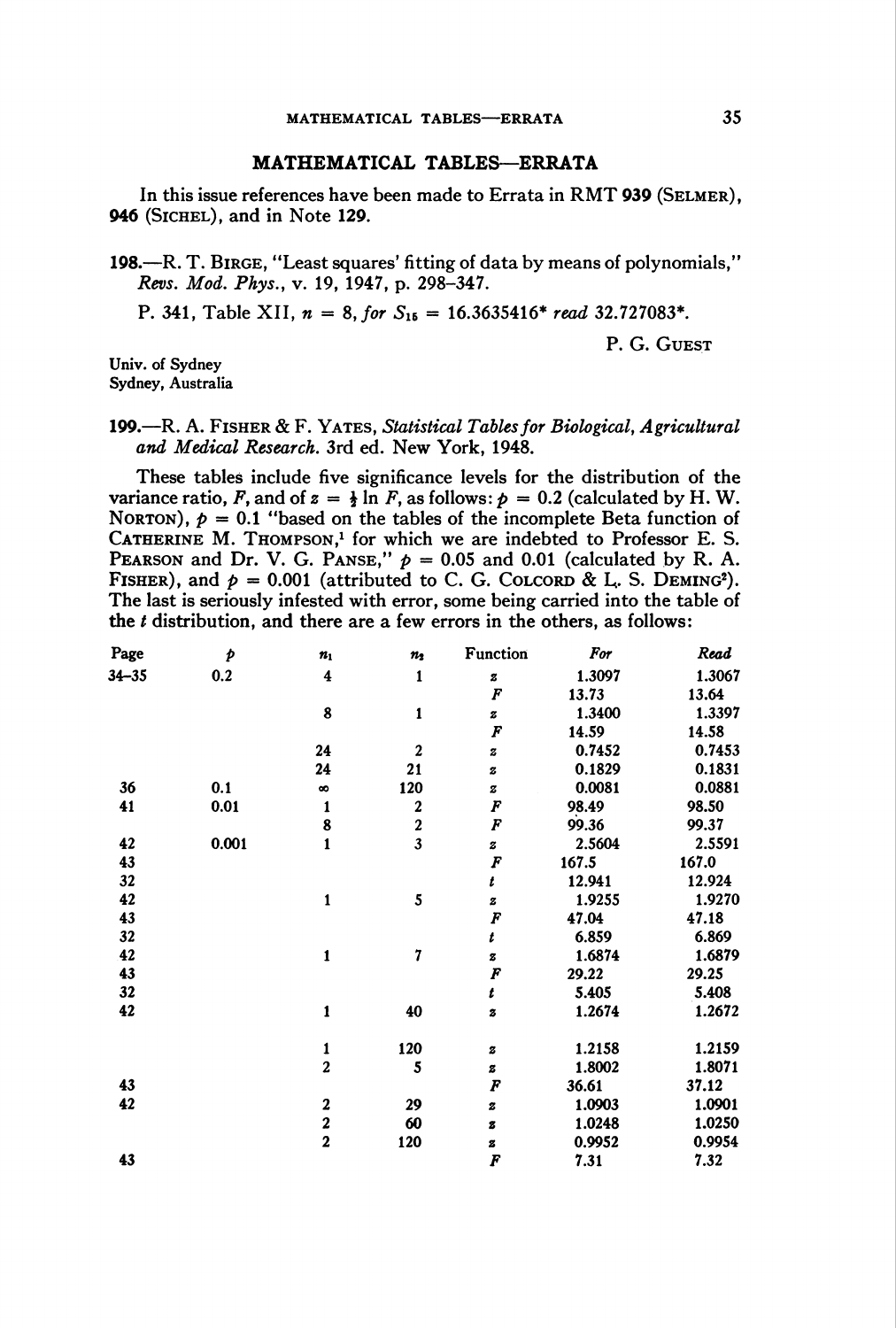| Page | Þ       | $\pmb{n}_1$   | $\boldsymbol{n_2}$ | Function         | For    | Read   |
|------|---------|---------------|--------------------|------------------|--------|--------|
| 42   | 0.001   | 3             | 1                  | z                | 6.5966 | 6.6000 |
|      | (cont.) | 3             | 40                 | g                | 0.9435 | 0.9431 |
|      |         | 4             | 6                  | 2                | 1.5433 | 1.5438 |
| 43   |         |               |                    | F                | 21.90  | 21.92  |
| 42   |         | 4             | 7                  | z                | 1.4221 | 1.4224 |
|      |         | $\ddagger$    | 8                  | z                | 1.3332 | 1.3333 |
|      |         | $\frac{5}{5}$ | 6                  | z                | 1.5177 | 1.5175 |
|      |         |               | 19                 | z                | 0.9442 | 0.9452 |
| 43   |         |               |                    | F                | 6.61   | 6.62   |
| 42   |         | 8             | 5                  | z                | 1.6596 | 1.6598 |
|      |         | 8             | 29                 | $\boldsymbol{z}$ | 0.7679 | 0.7669 |
|      |         | 12            | 21                 | z                | 0.7735 | 0.7734 |
|      |         | 24            | 5                  | z                | 1.6123 | 1.6121 |
|      |         | 24            | 6                  | z                | 1.4134 | 1.4136 |
|      |         | 24            | 8                  | 2                | 1.1662 | 1.1659 |
|      |         | 24            | 19                 | z                | 0.7277 | 0.7279 |
|      |         | 24            | 21                 | z                | 0.6964 | 0.6965 |
|      |         | 24            | 120                | z                | 0.4380 | 0.4381 |
|      |         | $\infty$      | 3                  | $\mathbf z$      | 2.4081 | 2.4080 |
| 42   |         | $\infty$      | 60                 | z                | 0.3198 | 0.3184 |
|      |         | $\infty$      | 120                | z                | 0.2199 | 0.2170 |
| 43   |         |               |                    | F                | 1.56   | 1.54   |

These errors were found chiefly by differencing, using comparison with other tables and recalculation where differencing was inadequate or inconclusive. It is probable that no other tabular value differs from the true value (as distinct from the "correct" tabular value) by more than unity in the last figure. However, there are a number of rounding errors, that is, tabular entries which differ from the correct tabular value by unity in the last figure, the true value lying between the two. This means that the amount rounded off is between 0.5 and 1.0 in absolute value, rather than between 0 and 0.5.

In addition, among the values of chi-square derived from Colcord and Deming's table of z, there are the following three errata:

| Page | Þ    | n | For    | Read   |
|------|------|---|--------|--------|
| 33   | .001 | 3 | 16.268 | 16.266 |
|      |      | 4 | 18.465 | 18.467 |
|      |      |   | 20.517 | 20.515 |

The first of these involves a rounding error in z. The second and third arise because 4D in z is here insufficient for 5S in chi-square.

Some explanation and comment as to the origin of these tables may prove helpful. As the tables for  $p = 0.2$  were first published in F & Y, it is appropriate to remark that the 339 entries were calculated variously, 118 by interpolation in KARL PEARSON's "Tables of the Incomplete Beta Function" and "Tables of the Incomplete Gamma Function," 25 from R. A. Fisher's values of chi-square, 88 by direct calculation, and 108 (corresponding to most values of  $n_2$  greater than 12) by harmonic interpolation in z.

Tables for  $p = 0.1$  have been given for F by M. MERRINGTON & C. M. THOMPSON<sup>3</sup> and for z and F by V. G. PANSE & G. R. AYACHIT.<sup>4</sup> FISHER &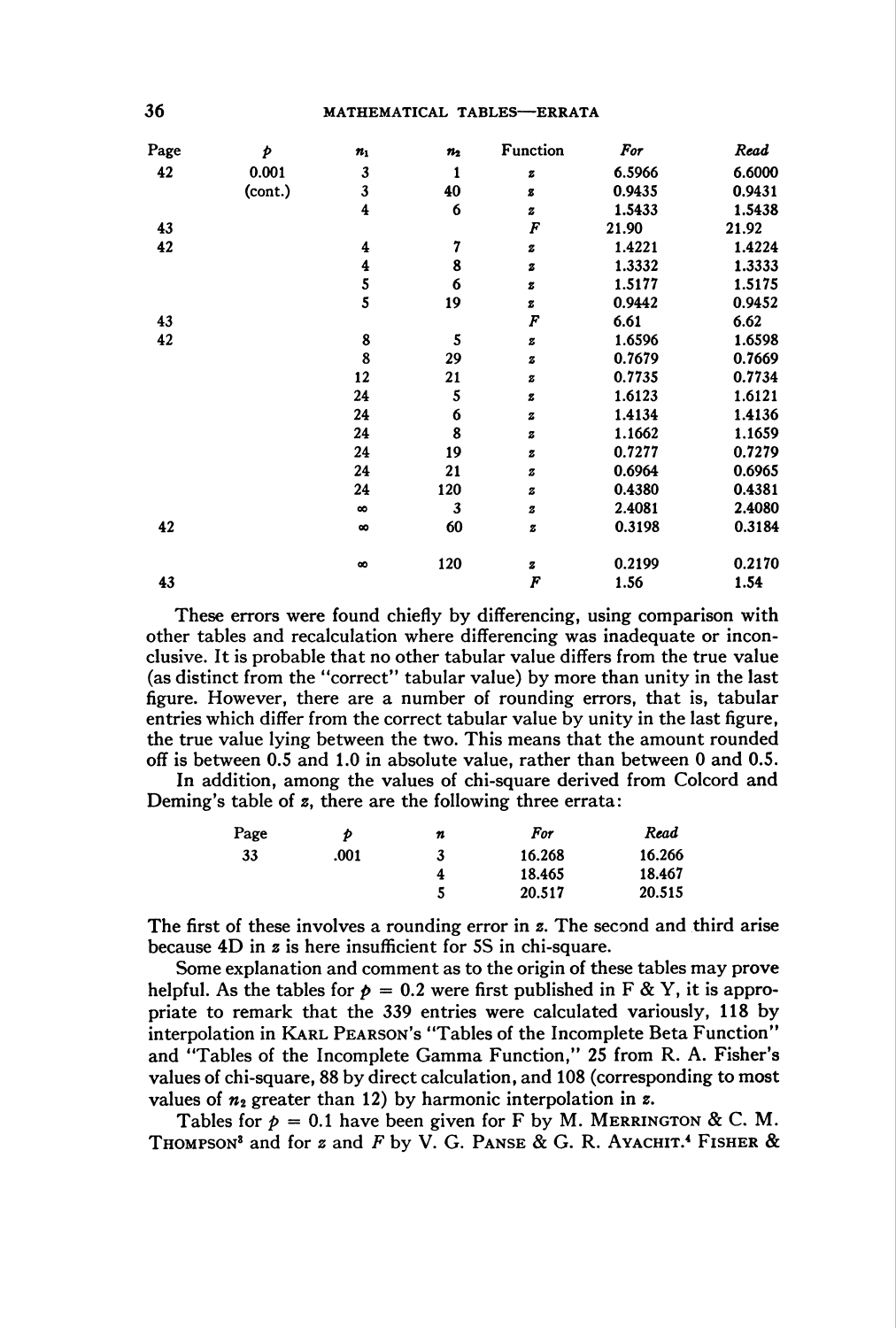YATES mention both these sources. There are 41 entries in which  $\boldsymbol{z}$  according to F & Y differs by unity from that given by P & A. Examination of these cases shows that F & Y derived their values of z from M & T. This partly explains the disagreement, because P  $\&$  A derived their values of z from Thompson's table, and inevitable rounding errors in the two source tables sometimes lead to different  $4D$  values of z. In addition, the disagreement is explained by the inadequacy of Thompson's table for  $4D$  in  $z$ , and by the occurrence of a number of rounding errors in deriving  $P \& A$ 's table. No rounding error was discovered in F & Y. The single gross error listed above is obviously typographical.

The statement by  $F \& Y$  that their table is "based on the tables  $\lceil by \rceil$ Thompson" is thus shown to be misleading. In fact, contrary to Egon Pearson's statement in the introductory note thereto, the M  $&$  T table of F cannot be derived from Thompson's table, as Thompson's values are sometimes insufficient for the accuracy to which  $M \& T$  give F. For the same reason,  $F \& Y$  cannot have derived their values of  $z$  from Thompson's table. Surely also F & Y took their values of F from M & T: there is no discrepancy between the two, and  $F \& Y$  retain an even figure in the second decimal in every one of the five cases in which M  $\&$  T give 50 in the third and fourth decimals.

The tables for  $p = 0.05$  and 0.01 are entirely free of gross error for both  $\boldsymbol{z}$  and  $\boldsymbol{F}$ , but there are a few rounding errors.

The table of z for  $p = 0.001$  as given by F & Y disagrees with that originally published by COLCORD & DEMING in ten entries. For  $n_1 = n_2 = 1$ , C & D gave 6.4577. When calculating the table for  $p = 0.2$ , I discovered this error and communicated it to Fisher. Thus F & Y give the correct value 6.4562. However, it may be noted that Fisher's "Statistical Methods for Research Workers," which included this table for the first time in the sixth edition, has repeated this error in all subsequent editions, all of which have appeared since this error was known. A second error occurred at  $n_1 = 12, n_2 = 2$ , for which C & D gave 3.4537. F & Y correctly give 3.4536, but Fisher's "Statistical Methods ..." has always given the incorrect value.

The remaining eight differences all involve values for  $n_2 = 120$ , as follows:

| $\pmb{n}_1$      | C & D  | F & Y  | Correct   |
|------------------|--------|--------|-----------|
| 1                | 1.2159 | 1.2158 | 1.2159,37 |
| $\boldsymbol{2}$ | 0.9948 | 0.9952 | 0.9953,81 |
| 3                | 0.8783 | 0.8773 | 0.8773.20 |
| 5                | 0.7425 | 0.7426 | 0.7425.80 |
| 6                | 0.6983 | 0.6986 | 0.6985,86 |
| 8                | 0.6329 | 0.6338 | 0.6337,39 |
| 24               | 0.4369 | 0.4380 | 0.4381,28 |
| $\infty$         | 0.2224 | 0.2199 | 0.2169,64 |

It appears that F & Y gave correct values for  $n_1 = 3$ , 5, and 6, improved values for  $n_1 = 2, 8, 24$ , and  $\infty$ , and replaced a correct value by an erroneous one for  $n_1 = 1$ . The source of F & Y's values is unknown (Yates, private correspondence). As Fisher's "Statistical Methods . . ." gives  $n_2 = 1$  (1) 30, 60,  $\infty$ , it seems reasonably certain that the values for  $n_2 = 40$  and 120 were filled in (when F & Y decided to include them) without reference to C & D.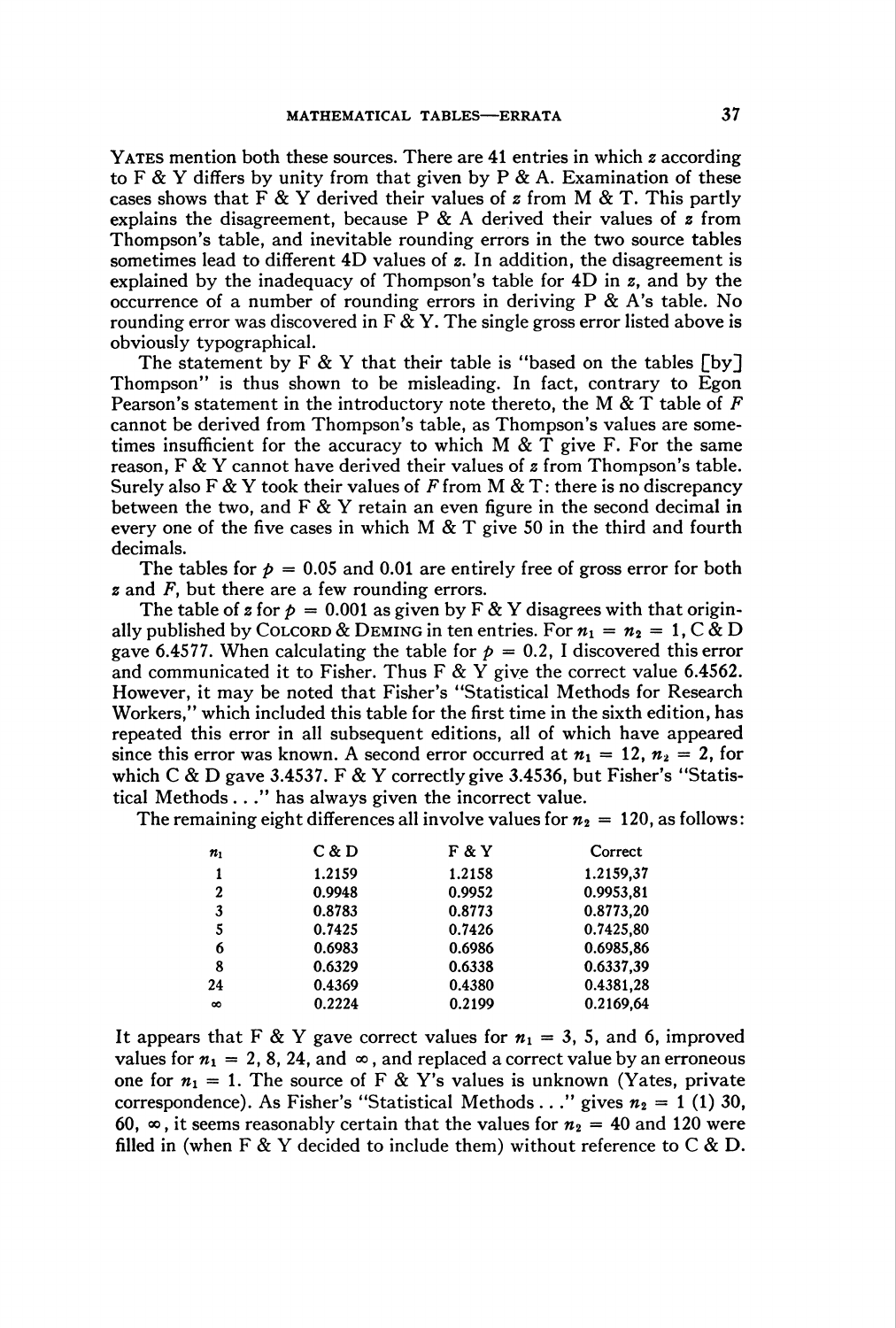I have tried to reproduce  $\mathbf{F} \& \mathbf{Y}'$  values by several schemes of interpolation and approximation without success.

The table of F for  $p = 0.001$  was prepared from the table of z by W. L. Stevens and incorporates some of its errors. However, many of the errors in  $\boldsymbol{z}$  are too small to affect the values of  $\boldsymbol{F}$ , generally to 2D. Also, the large error at  $n_1 = 3$ ,  $n_2 = 1$ , is not found in the table of F because Stevens calculated de novo all the values of F for  $n_2 = 1$  to 6S. This seemed the most satisfactory way of handling the problem of significant figures for these values, the 4D values of z being here sufficient for only 4S in F.

A further observation is that the approximation formulas for use when  $n_1$  and  $n_2$  are both large are due to F & Y, not to the calculator(s) of the table to which any such formula is appended.

Lastly, the tables of  $F$  by MERRINGTON  $&$  Thompson have received some scrutiny, though no thorough test has been made. Therefore the situation is not entirely clear, but it should not be thought that  $M \& T$  are uniformly dependable in the last decimal tabulated, there being the following three errata, all for  $p = 0.01$ :

| $n_{1}$  | $n_{2}$ | For    | Read         |
|----------|---------|--------|--------------|
| 3        | 120     | 3.9493 | 3.9491       |
|          |         | 5981.6 | 5981.1       |
| $\infty$ | 2       | 99.501 | 99.499       |
|          |         |        | H. W. NORTON |

University of Illinois Urbana, Illinois

<sup>1</sup> C. M. THOMPSON, "Tables of percentage points of the incomplete beta-function and of the chi-square distribution," *Biometrika*, v. 32, 1941, p. 151–181, 187–191.<br>
<sup>2</sup> C. G. COLCORD & L. S. DEMING, "The one-tenth perce

<sup>3</sup> M. MERRINGTON & C. M. THOMPSON, "Tables of percentage points of the inverte Beta (F) distribution," *Biometrika*, v. 33, 1943, p. 73–88.<br>
<sup>4</sup> V. G. PANSE & G. R. AYACHIT, "Ten percent probability of *z* and the varianc

Indian Jn. Agricultural Science, v. 14, 1944, p. 244-247.

200.—G. Inghirami, Table des Nombres Premiers et de la Décomposition des Nombres de 1 á 100000. 1919.

Supplementary to the list of errata in D. H. LEHMER, Guide to Tables in the Theory of Numbers, 1941, pp. 150-151, the following may be noted:

For 4 primes a dot (.) is not clearly printed: 69467, 69473, 69481, 69557. For 8 numbers on p. 25 corrections are here noted:

| Number | <b>For</b> | Read | Number | For           | Read |
|--------|------------|------|--------|---------------|------|
| 67069  | 4          | 47   | 68593  |               | 7    |
| 68359  | 19         | 197  | 68773  | 9             | 97   |
| 68363  | 13         | 137  | 68873  |               | 7    |
| 68573  |            | 47   | 69169  | 23            | 263  |
|        |            |      |        | - -<br>$\sim$ |      |

R. C. Archibald

Brown Univ. Providence, R. I.